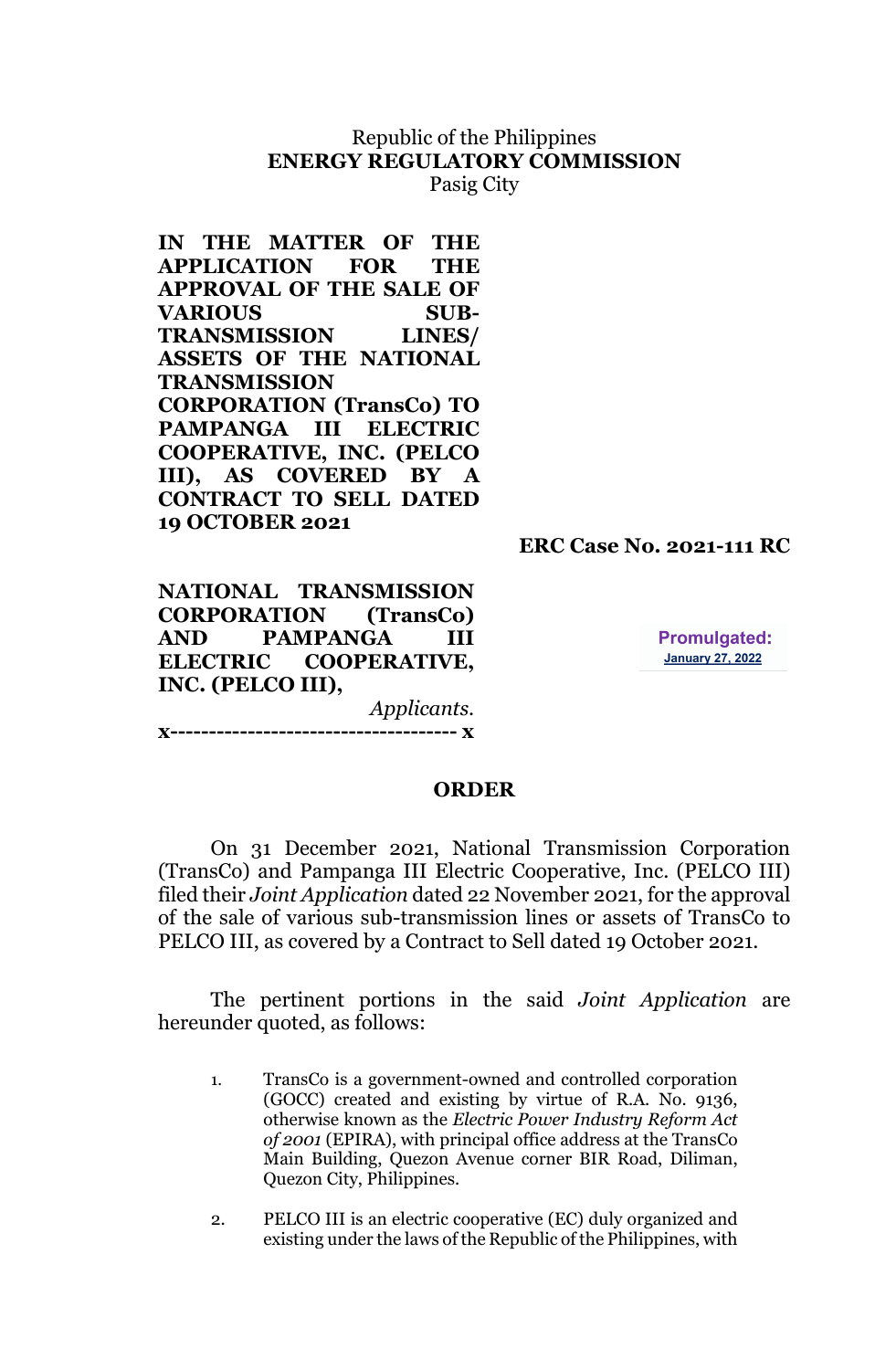principal office address in Sampaloc, Apalit, Pampanga, Philippines. It holds an exclusive franchise from the National Electrification Commission to operate an electric light and power distribution service in certain municipalities of the province of Pampanga, namely: Apalit, Macabebe, Masantol, San Simon, Sto. Tomas and Minalin.

- 3. By virtue of Section 8 of the *EPIRA*, TransCo assumed the electrical transmission functions of the National Power Corporation, and the responsibility of the latter for the planning, construction and centralized operation and maintenance of high voltage transmission facilities, including grid interconnections and ancillary services.
- 4. Section 8 of the EPIRA and Rule 6, Section 8(e) of the *EPIRA's Implementing Rules and Regulations (IRR)* also mandate the segregation of the transmission and sub-transmission functions and assets for transparency and disposal, and authorize TransCo to negotiate for, and to transfer such subtransmission assets (STAs) and facilities to qualified distribution utilities (DUs), electric cooperatives (ECs) and Consortia.
- 5. Pursuant thereto, this Honorable Commission promulgated the *"Guidelines on the Sale and Transfer of the TransC*o*'s Sub-transmission Assets and the Franchising of Qualified Consortiums*" (*ERC Guidelines*) dated 17 October 2003, as amended by *ERC Resolution No. 3, Series of 2005* dated 17 March 2005 which set forth, among others, the standards to distinguish TransCo's transmission assets from its subtransmission assets and establish the approval process prior to the final sale and transfer of sub-transmission assets to qualified DUs.
- 6. Consistent with the ERC Guidelines, TransCo adopted its own *Guidelines on the Sale of Sub-transmission Assets* (*TransCo Guidelines*) (Annex "A") as approved by *TransCo Board Resolution No. TC-2003-067* dated 28 November 2003 (Annex "B"), as further amended by *TransCo Board Resolution No. TC-2004-009* dated 16 March 2004 (Annex  $(C")$ .
- 7. On 16 July 2011, this Honorable Commission issued *Resolution No. 15, Series of 2011* entitled *"A Resolution Adopting the Amended Rules for the Approval of the Sale and Transfer of TransCo's Sub-transmission Assets and the Acquisition by Qualified Consortiums."*
- 8. In accordance with the aforesaid *ERC Guidelines*, and based on a thorough evaluation conducted by TransCo, it was determined that the following assets are indeed subtransmission assets:
	- a. Mexico-SKK20 Line;
	- b. SKK20-CIGI Line;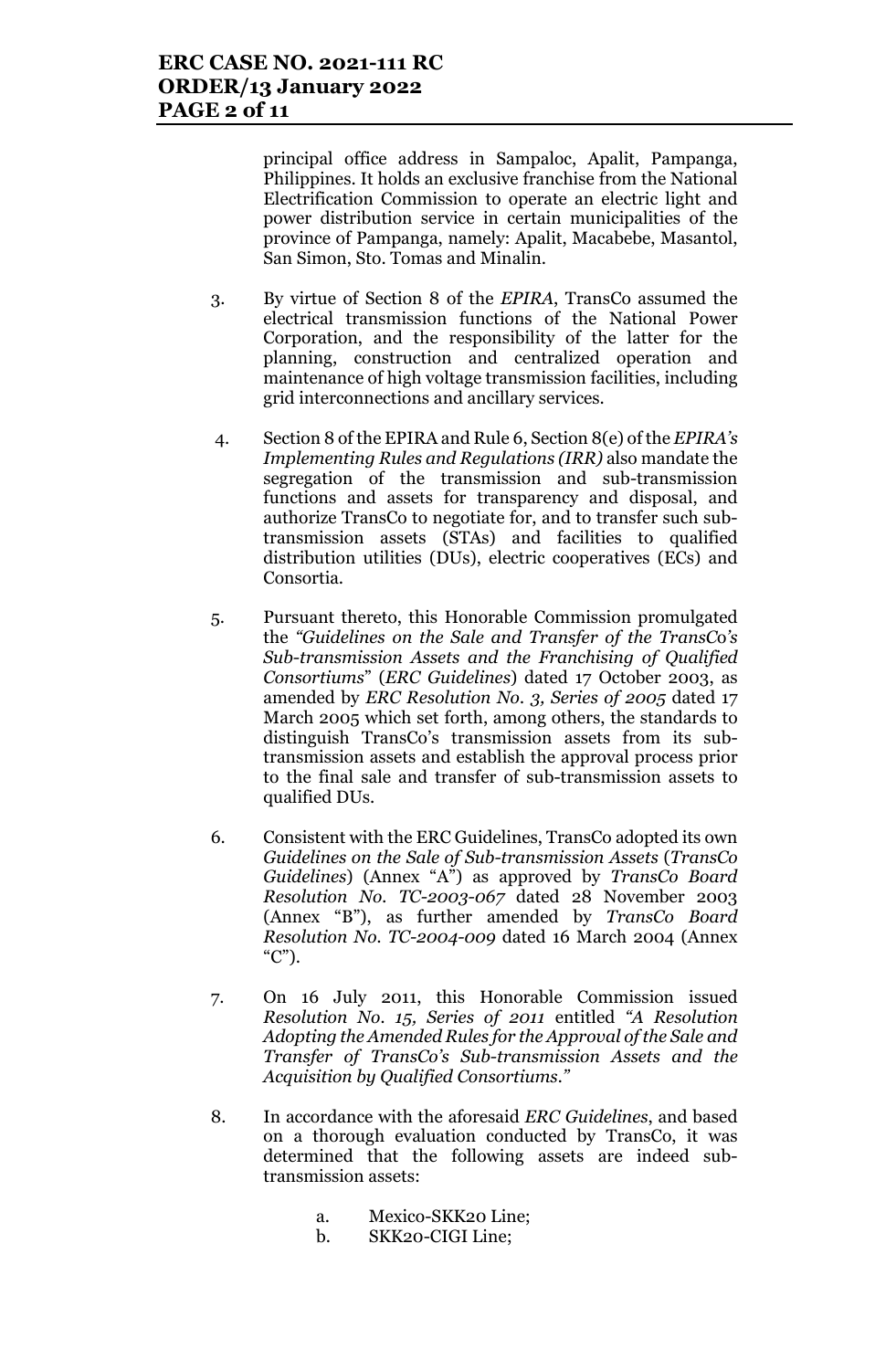- c. CIGI-Apalit (PELCO III) Line;
- d. Mexico-PELCO III (PAO) Line;
- e. PAO-INGASCO Line;
- f. INGASCO-MIC 2nd Line;
- g. MIC 2nd -UPPC Line;
- h. PELCO III-UPPC Line;
- i. Mexico–SKK40 Line; and,
- j. Mexico-Milwaukee Line.

Moreover, PELCO III is the only qualified DU that is connected thereto.

Copies of the *Report* regarding the nature of the assets, *List of STAs for Sale to PELCO III* and the *Single Line Diagram* are attached as Annexes "D", "E" and "F," respectively.

- 9. On 21 October 2020, the PELCO III Board of Directors issued *Board Resolution No. 79a Series of 2020* (Annex "G"), for the acquisition of the aforesaid lines by PELCO III, and the authorization of Board President, Engineer Lamberto M. Canlas and/or PELCO III General Manager, Maria Elizabeth D. Urbano, to sign all documents related to the acquisition for an on behalf of PELCO III.
- 10. On 19 October 2021, TransCo and PELCO III concluded a *Contract to Sell* (Annex "H") covering the sale of the subject sub-transmission assets for the amount of ONE HUNDRED THIRTEEN MILLION NINE HUNDRED EIGHTEEN THOUSAND NINE HUNDRED SEVENTY-SIX PESOS AND SIXTY-FOUR CENTAVOS (PHP 113,918,976.64), based on the rolled-forward values of the SKM Valuation (Annex "I") for the second regulatory period, and inclusive of the twelve percent value-added tax (12% VAT).
- 11. Based on a careful evaluation conducted by TransCo, PELCO III meets all technical criteria set forth under Article IV of the *ERC Guidelines* in acquiring, operating, maintaining, upgrading and expanding the subject sub-transmission assets.
- 12. However, PELCO III failed to meet the Debt Ratio and Average Collection Period under the same *ERC Guidelines*, ratios that TransCo, thru its Management Committee and Board of Directors, decided to waive, on account of the nature of the divestment, which is via an outright sale/*Contract to Sell*, as opposed to a *Lease Purchase Agreement*. Attached as Annex "J" is a copy of the *Secretary's Certificate* dated 01 October 2021, attesting to the truth hereof and in compliance with Section 2, Article IV of the *ERC Guidelines*.
- 13. Considering the two (2) failed financial ratios, PELCO III sourced financing from San Miguel Corporation (SMC) with payment to TransCo to be made either in cash or Manager's Check for the acquisition of the subject sub-transmission assets. Attached as Annex "K" is a copy of PELCO III General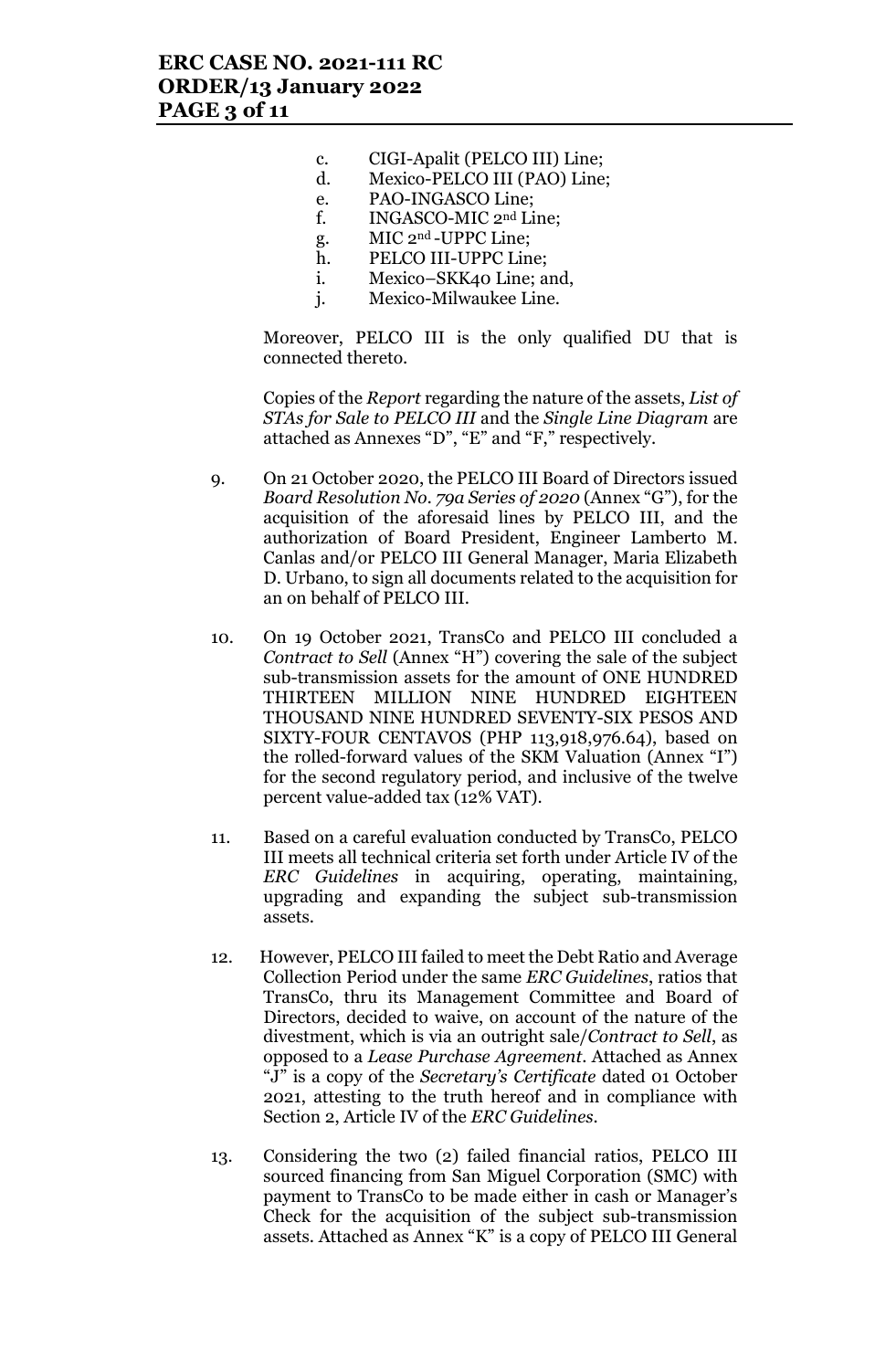Manager Maria Elizabeth D. Urbano's *Letter* dated 02 November 2021, on PELCO III's commitment to avail of financing from SMC.

- 14. In support of the above allegations, Applicants also hereby jointly submit the following relevant documents:
	- a. *Financial Qualification Evaluation* of PELCO III (Annex "L");
	- b. *Technical Qualification Evaluation* of PELCO III (Annex "M");
	- c. *Audited Financial Statements* of PELCO III as of 31 December 2019 and 31 December 2020 (Annex "N");
	- d. Draft *Deed of Absolute Sale* (Annex "O");
	- e. Franchise Description (Annex "P");
	- f. Franchise Certificate; (Annex "Q"); and
	- g. List of Connected DUs and Directly Connected Entities (Annex "R") with their corresponding contact details
- 15. The proposed sale has satisfied all the requirements and criteria set by the *EPIRA* and its *IRR*, as well as the ERC and TransCo's *Guidelines on the Sale of Sub-transmission Assets.*
- 16. The approval by this Honorable Commission of the instant *Joint Application* shall pave the way for the attainment of a reformed electricity industry under the *EPIRA*, which would ultimately best serve the interests of the consuming public.

#### PRAYER

WHEREFORE, premises considered, the National Transmission Corporation (TransCo) and Pampanga III Electric Cooperative, Inc. (PELCO III) most respectfully pray of this Honorable Commission that after due notice and hearing, a *Decision* be rendered APPROVING the sale of TransCo's subject subtransmission assets for ONE HUNDRED THIRTEEN MILLION NINE HUNDRED EIGHTEEN THOUSAND NINE HUNDRED SEVENTY-SIX PESOS AND SIXTY-FOUR CENTAVOS (PHP 113,918,976.64), in favor of PELCO III under the terms provided in the *Contract to Sell* dated 19 October 2021.

Applicants also pray for other just and equitable relief.

Finding the *Joint Application* to be sufficient in form with the required fees having been paid, the Commission hereby sets the same for the determination of compliance with the jurisdictional requirements, expository presentation, pre-trial conference, and presentation of evidence on the following dates and online platform for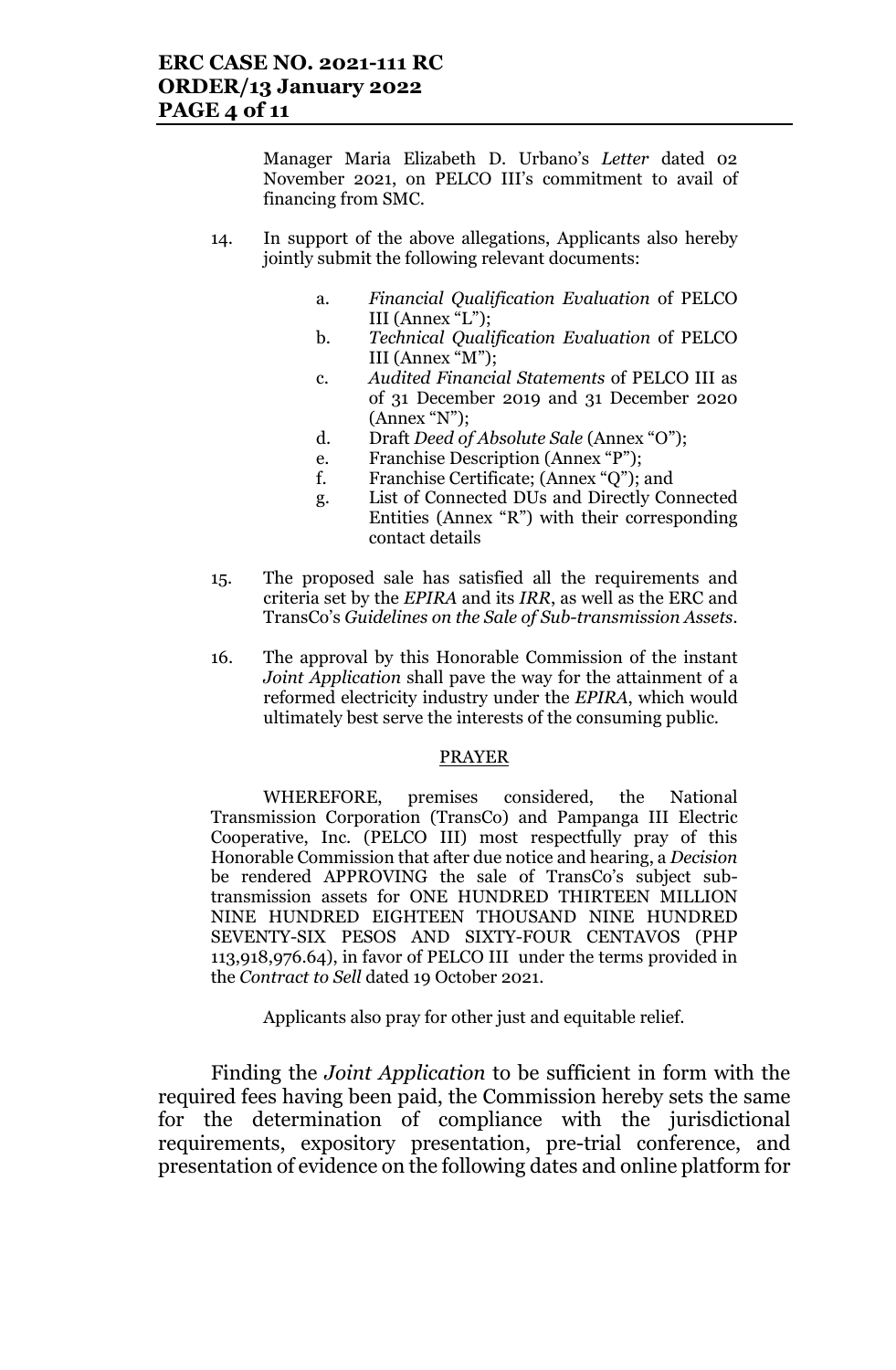### **ERC CASE NO. 2021-111 RC ORDER/13 January 2022 PAGE 5 of 11**

the conduct thereof, pursuant to Resolution No. 09, Series of 2020,<sup>1</sup> dated 24 September 2020, and Resolution No. 01, Series of 2021, dated 17 December 2020 (ERC Revised Rules of Practice and Procedure):2

| Date                                                                                   | <b>Platform</b>                                        | <b>Activity</b>                                                                                             |
|----------------------------------------------------------------------------------------|--------------------------------------------------------|-------------------------------------------------------------------------------------------------------------|
| <b>03 March 2022</b><br>(Thursday)<br>at two o'clock in the<br>afternoon $(2:00 P.M.)$ | <b>Microsoft</b><br><b>Teams</b><br><b>Application</b> | Determination of<br>compliance with<br>jurisdictional<br>requirements and<br><b>Expository Presentation</b> |
| <b>10 March 2022</b><br>(Thursday)<br>at two o'clock in the<br>afternoon (2:00 P.M.)   |                                                        | <b>Pre-trial Conference</b><br>and Presentation of<br>Evidence                                              |

Accordingly, Applicants are hereby directed to host the virtual hearings at **PELCO III's Principal Office in Sampaloc, Apalit, Pampanga,** as the designated venue for the conduct thereof, and ensure that the same is open to the public and the community quarantine guidelines are observed at all times. Moreover, Applicants shall guarantee that, during the conduct of the expository presentation, the participation of the public shall not be impaired.

**RELATIVE THERETO**, TransCo and PELCO III are hereby directed to:

- 1) Cause the publication of the attached *Notice of Virtual Hearing* in two (2) newspapers of nationwide circulation in the Philippines at their own expense, twice (2x) within two (2) successive weeks, the dates of publication not being less than seven (7) days apart, and the date of the last publication to be made not later than ten (10) days before the date of the scheduled initial virtual hearing;
- 2) Furnish with copies of this *Order* and the attached *Notice of Virtual Hearing* the Offices of the Mayors, Governors, and the Local Government Unit (LGU) legislative bodies within PELCO III's franchise area for the appropriate posting thereof on their respective bulletin boards;
- 3) Inform the consumers within PELCO III's franchise area, by any other means available and appropriate, of the filing

l

<sup>1</sup> A Resolution Adopting the Guidelines Governing Electronic Applications, Filings and Virtual Hearings Before the Energy Regulatory Commission;

<sup>&</sup>lt;sup>2</sup> A Resolution Adopting the Revised Rules of Practice and Procedure of the Energy Regulatory Commission.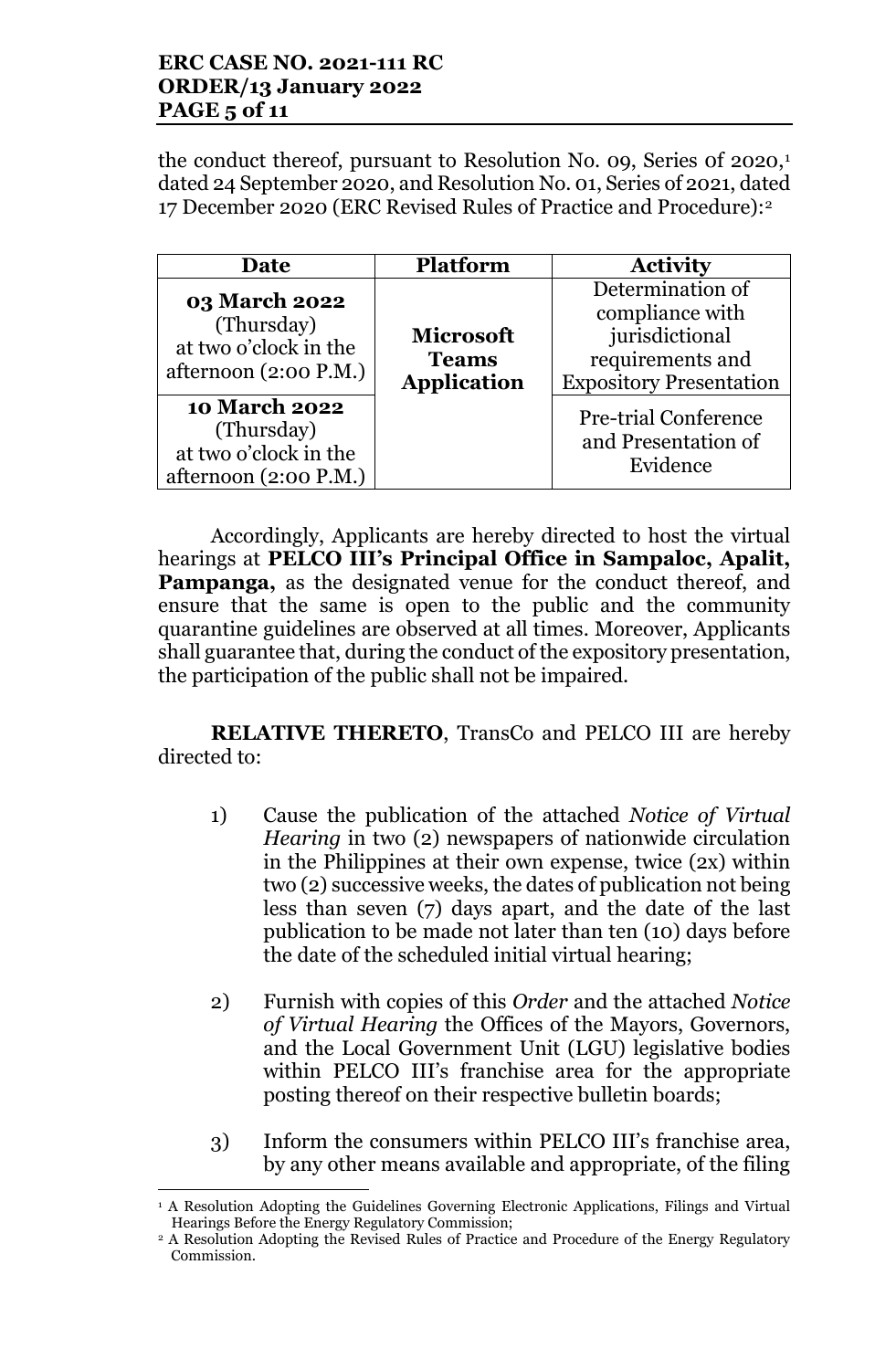of the *Joint Application*, the reasons therefor, and of the scheduled virtual hearings thereon;

- 4) Furnish with copies of this *Order* and the attached *Notice of Virtual Hearing*, the Office of the Solicitor General (OSG), the Commission on Audit (COA), and the Committees on Energy of both Houses of Congress. They are hereby requested, if they so desire to send their duly authorized representatives and attend the scheduled hearings; and
- 5) Furnish with copies of the *Joint Application* and its attachments all those making requests thereof, subject to the resolution of the prayer for confidential treatment of information, if any, and reimbursement of reasonable photocopying costs.3

Within five (5) calendar days prior to the date of the initial virtual hearing, Applicants must submit to the Commission via electronic mail  $(e-mail)$  at docket@erc.ph, copy furnish the Legal Service through  $\text{legal@erc.ph},$  the scanned copies of their written compliance with the aforementioned jurisdictional requirements attaching therewith, methodically arranged and duly marked, the following:

- 1) The evidence of publication of the attached *Notice of Virtual Hearing* consisting of affidavit of the Editors or Business Managers of the newspapers where the said *Notice of Virtual Hearing* was published, and the complete issues of the said newspapers;
- 2) The evidence of actual posting of this *Order* and the attached *Notice of Virtual Hearing* consisting of certifications issued to that effect, signed by the aforementioned Mayors, Governors, and LGU legislative bodies or their duly authorized representatives, bearing the seals of their offices;
- 3) The evidence of other means employed by TransCo and PELCO III to inform the consumers within the affected franchise area of the filing of the *Joint Application,* the reasons therefor, and of the scheduled hearings thereon;
- 4) The evidence of receipt of copies of this *Order* and the attached *Notice of Virtual Hearing* by the OSG, the COA, and the Committees on Energy of both Houses of Congress;

l <sup>3</sup> For the e-mail address of the Applicants, please see page 10.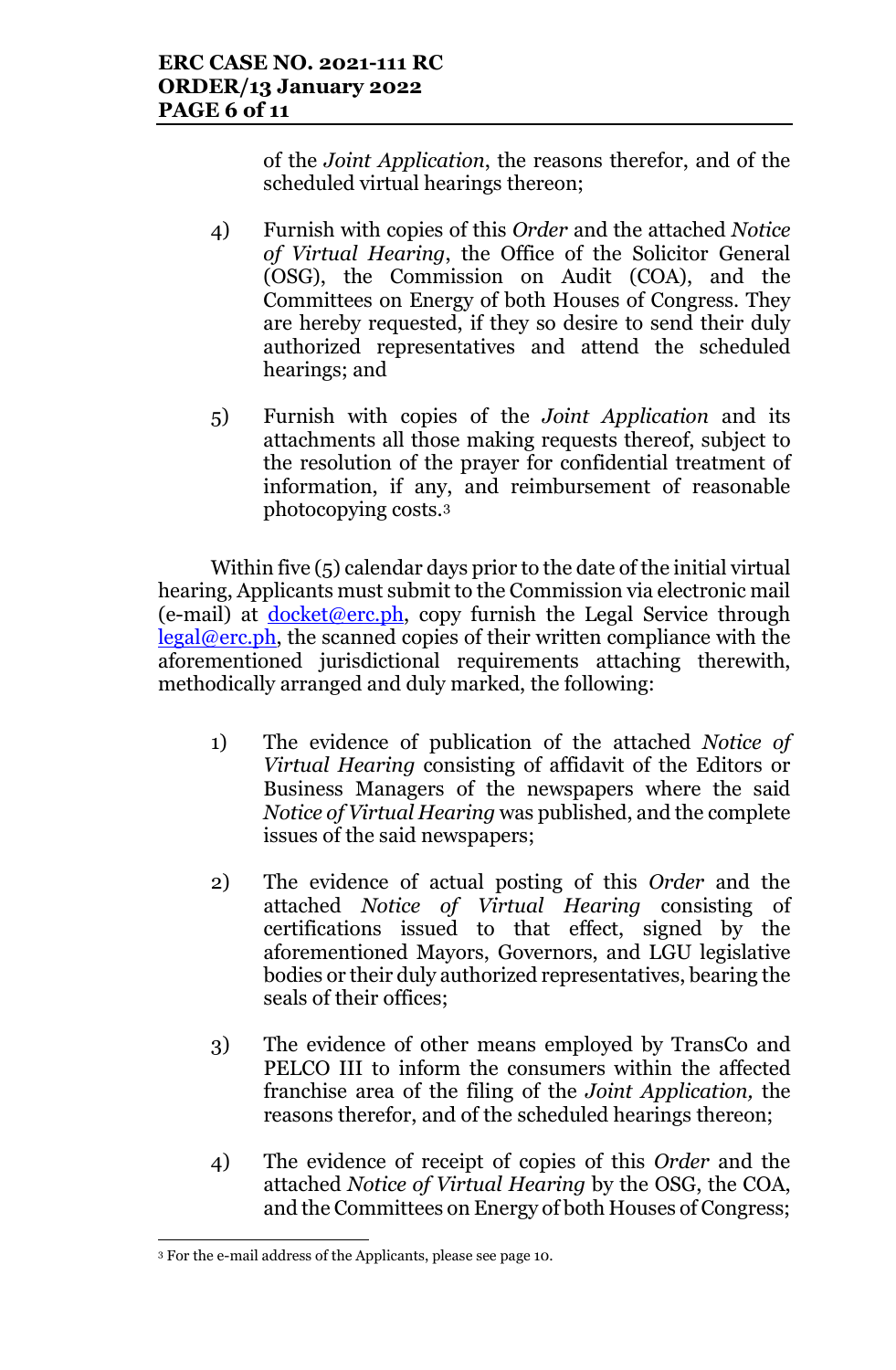- 5) The evidence of receipt of copies of the *Joint Application* and its attachments, except those covered by motion for confidential treatment of information, by all those making requests therefor, if any; and
- 6) Such other proof of compliance with the requirements of the Commission.

Moreover, TransCo and PELCO III are hereby required to post on their bulletin boards, the scanned copies of the foregoing jurisdictional requirements, together with the newspaper publications and certifications issued by the concerned Offices of the Mayors, Governors, and Local Legislative Bodies, and to submit proof of their posting thereof.

PELCO III, TransCo and all interested parties are also required to submit via e-mail at  $doeket@erc.ph$ , copy furnish the Legal Service through legal@erc.ph, at least five  $(5)$  calendar days before the date of the scheduled virtual hearing and Pre-trial Conference, their respective Pre-Trial Briefs containing, among others:

- 1) A summary of admitted facts and proposed stipulation of facts;
- 2) The issues to be tried or resolved;
- 3) The documents or exhibits to be presented, stating the purposes and proposed markings therefor, which should also be attached to the Pre-trial Brief; and
- 4) The number and names of the witnesses, with their written testimonies in a Judicial Affidavit form attached to the Pretrial Brief.

TransCo and PELCO III must ensure that all the documents or exhibits proposed to be presented have already been duly submitted to the Commission at least five (5) calendar days before the date of the scheduled initial virtual hearing and Pre-trial Conference pursuant to the preceding paragraph.

Failure of TransCo and PELCO III to comply with the above requirements within the prescribed period shall be a ground for cancellation of the scheduled hearings, and the resetting of which shall be six (6) months from the said date of cancellation.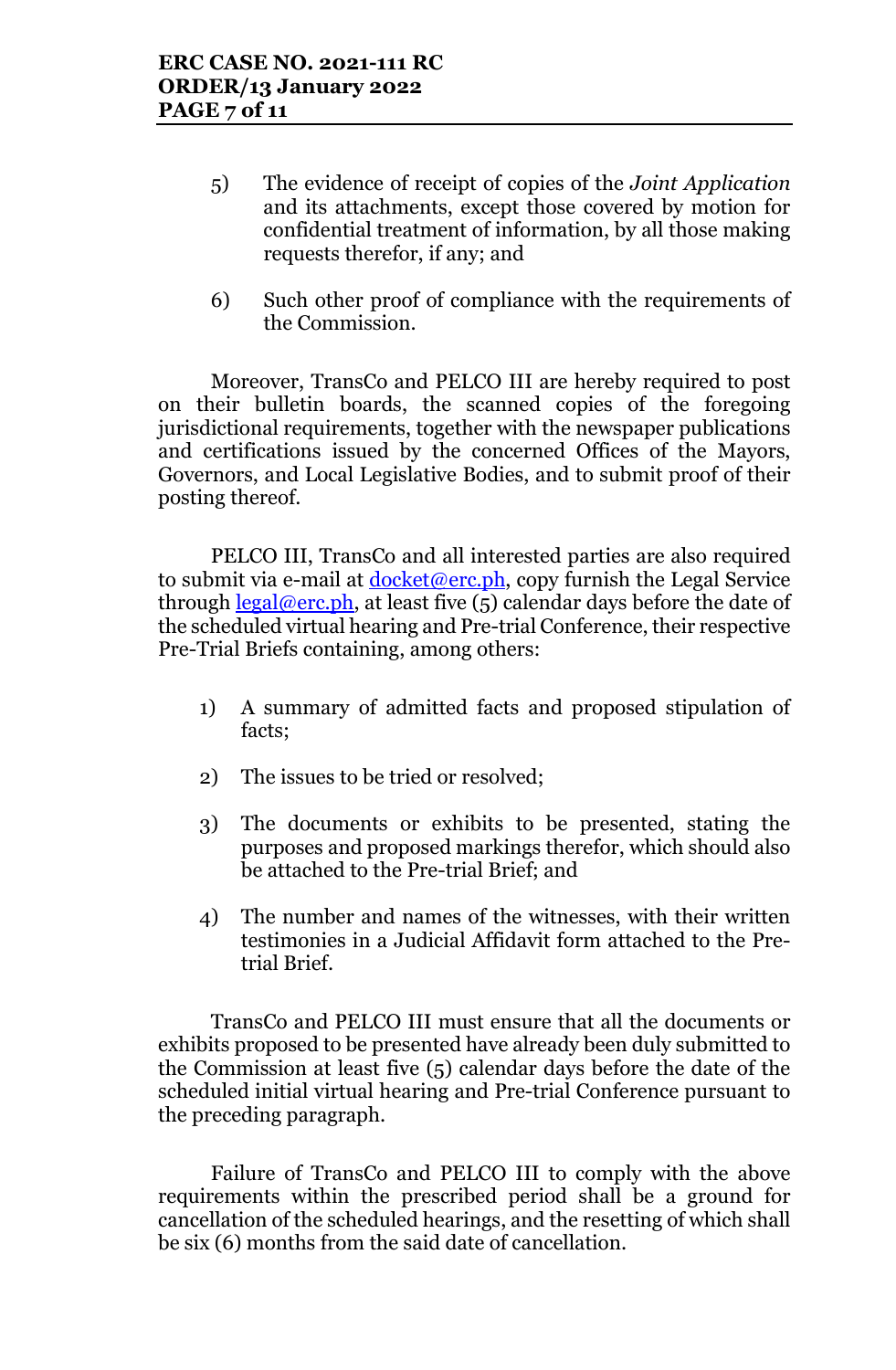TransCo and PELCO III must also be prepared to make an expository presentation of the instant *Joint Application*, aided by whatever communication medium that they may deem appropriate for the purpose, in order to put in plain words and explain, for the benefit of the consumers and other concerned parties, the nature of the *Joint Application* with relevant information and pertinent details substantiating the reasons and justifications being cited in support thereof.

TransCo and PELCO III are hereby directed to file a copy of their expository presentation via e-mail at  $d$ ocket@erc.ph, copy furnish the Legal Service through  $\text{legal@erc.ph.}$  at least five (5) calendar days prior to the scheduled virtual hearing. TransCo and PELCO III shall also be required, upon the request of any stakeholder, to provide an advance copy of their expository presentation, at least five (5) calendar days prior to the scheduled virtual hearing.

Any interested stakeholder may submit its comments and/or clarifications at least one (1) calendar day prior to the scheduled virtual hearing, via e-mail at  $\frac{\text{docket}(\omega \text{erc}, ph)}{\text{op}}$ , copy furnish the Legal Service through  $\text{legal@erc.ph.}$  The Commission shall give priority to the stakeholders who have duly submitted their respective comments and/or clarifications, to discuss the same and propound questions during the course of the expository presentation.

TransCo and PELCO III are hereby directed to submit, either through personal service, registered or ordinary mail/private courier, one (1) set of the original or certified true hard/printed copy/ies of their Jurisdictional Compliance, Expository Presentation, Pre-trial Brief, and Judicial Affidavit/s of witness/es, within five (5) working days from the date that the same were electronically submitted, as reflected in the acknowledgment receipt e-mail sent by the Commission. Similarly, all interested parties who filed their Petition for Intervention or Opposition are required to submit the hard/printed copy thereof within the same period through any of the available modes of service.

*(This space is intentionally left blank.)*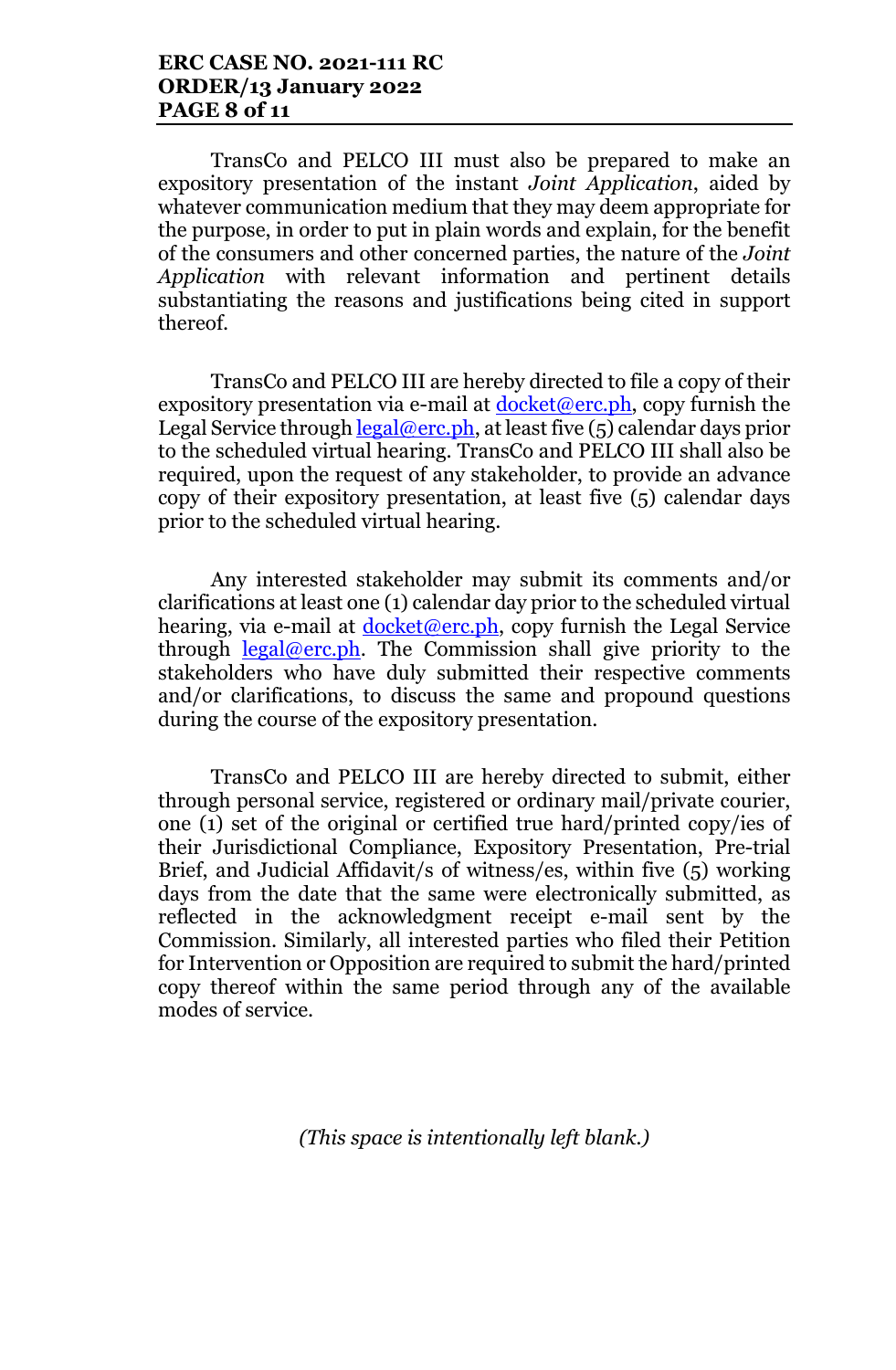Finally, Applicants, including their authorized representative/s and witness/es, are hereby directed to provide the Commission, through <u>legal.virtualhearings@erc.ph,</u> their respective e-mail addresses upon receipt of this *Order*. The Commission will send the access link/s to the aforementioned hearing platform within five (5) working days prior to the scheduled hearings.

#### **SO ORDERED.**

Pasig City, 13 January 2022.

FOR AND BY AUTHORITY OF THE COMMISSION:

**AGNES VST DEVANADERA**

*Chairperson and CEO*



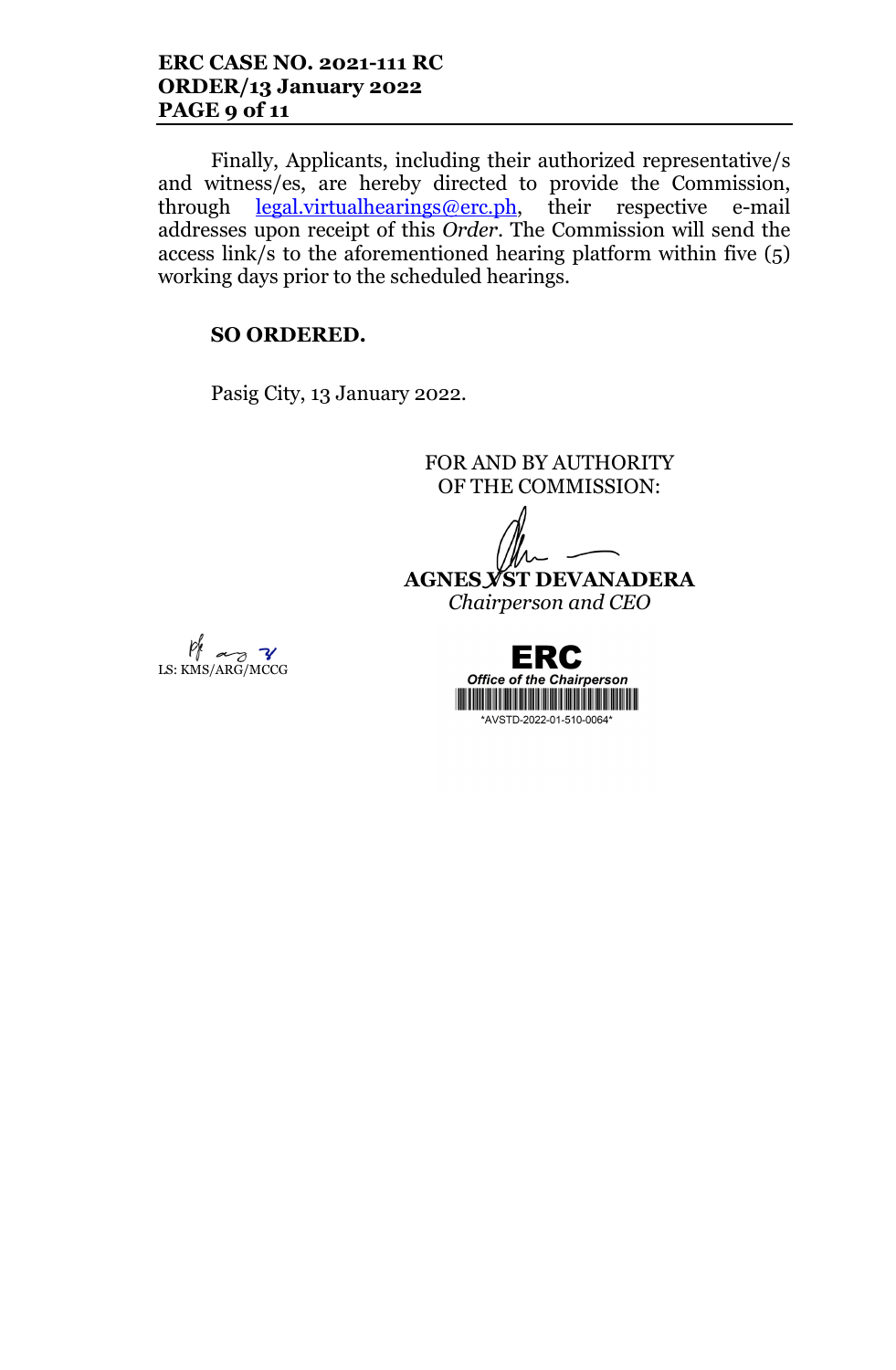Copy Furnished:

- 1. Pampanga III Electric Cooperative, Inc. (PELCO III) *Co-Applicant* Sampaloc, Apalit, Pampanga, Philippines
- 2. National Transmission Corporation (TransCo) *Co-Applicant* TransCo Main Building, Quezon Avenue corner BIR Road Diliman, Quezon City, Philippines
- 2. DECHAVEZ LERIOS-AMBOY AND EVANGELISTA LAW OFFICES *Counsel for Co-Applicant PELCO III* Unit 2008, Tycoon Centre Pearl Drive, Ortigas Center, Pasig City 1605 E-mail: powerlawfirm@gmail.com
- 3. Attys. Noel Z. De Leon, Leon T. Tapel, Jr.,Donna L. Caloza-Aleria, and Ana Francessca Reyes *Counsel for Co-Applicant TransCo* Transco Main Bldg., Quezon Avenue cor. BIR Road Diliman, 1101 Quezon City E-mail: OVP-Legal@transco.ph
- 4. Office of the Solicitor General 134 Amorsolo Street, Legaspi Village, Makati City docket@osg.gov.ph
- 5. Commission on Audit Commonwealth Avenue, Quezon City citizensdesk@coa.gov.ph
- 6. Senate Committee on Energy GSIS Bldg., Roxas Boulevard, Pasay City senateenergycommittee@gmail.com
- 7. House Committee on Energy Batasan Hills, Quezon City committee.energy@house.gov.ph
- 8. Office of the President of PCCI Philippine Chamber of Commerce and Industry (PCCI) 3rd Floor, Chamber and Industry Plaza (CIP), 1030 Campus Avenue corner Park Avenue, McKinley Town Center, Fort Bonifacio, Taguig City secretariat@philippinechamber.com
- 9. Office of the Provincial Governor Province of Pampanga
- 10. Office of the Sangguniang Panlalawigan Province of Pampanga
- 11. Office of the Mayor Apalit, Pampanga
- 12. Office of the LGU Legislative Body Apalit, Pampanga
- 13. Office of the Mayor Macabebe, Pampanga
- 14. Office of the LGU Legislative Body Macabebe, Pampanga
- 15. Office of the Mayor Masantol, Pampanga
- 16. Office of the LGU Legislative Body Masantol, Pampanga
- 17. Office of the Mayor San Simon, Pampanga